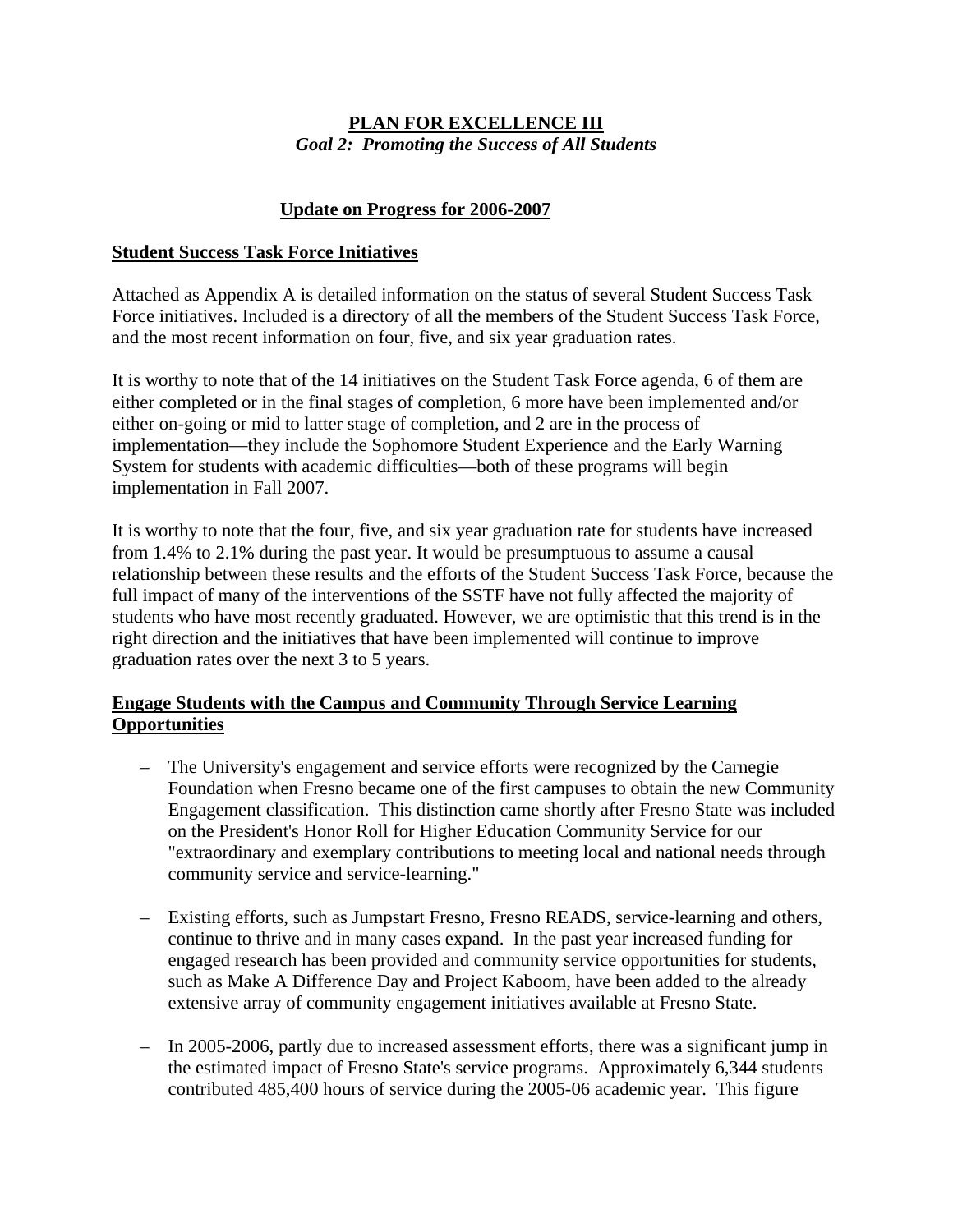includes the 3,660 students involved in 124 service-learning classes. All total, the annual economic impact of the university's community service-learning efforts are estimated at \$10.4 Million.

### **Provide On-Campus Spaces for Students to Informally Interact (Study Space)**

- Due to the Madden Library renovation project (2006-2008), library study space has been severely curtailed and about 1200 spaces are lost for the duration of the project. In order to make up for this lost study space, we identified and improved alternate study spaces in other areas and buildings around campus. Link to Study Area Map: [http://www.maddenlibrary.org/documents/study\\_areas\\_3\\_2007.pdf](http://www.maddenlibrary.org/documents/study_areas_3_2007.pdf)
- About 20 indoor locations providing around 700 spaces have been identified for alternate study use. These areas are generally available Monday through Friday from 8 a.m. to 10 p.m. One large room (UC200) has been totally renovated for study use. UC200 has tables, chairs, carrels, wireless internet, and pay-for printer and copier.
- UC200 is also a beta site for potential new library furniture and features groupings of upholstered chairs, tables and desks that may be used in the new library. This setting provides an opportunity for the university to evaluate the longevity, functionality, maintenance and student acceptance of new furniture styles and fabrics.
- UC200 also has large photographs on the walls that feature an ongoing pictorial history of the library demolition and renovation project. The room is being successfully used for quiet study and small group study.
- Fourteen outdoor locations provide an additional 600 spaces. All of the outdoor locations have wireless Internet connections and many have new or improved outdoor furniture. These areas are generally in shaded quads, patios and courtyards and are heavily used in the spring and fall.

## **Defining the Characteristics of a Fresno State Graduate (QDOGS)**

- The Qualities of a Fresno State Graduate (Q DOGS) committee submitted a preliminary draft report to Provost Echeverria on February 6, 2007. The committee has identified general qualities desired of a Fresno State Graduate that are critical for academic, personal and professional success. These desired qualities create the acronym PACE:
	- P Passion A - Achievement
	- C Courage
	- E Engagement
- The committee is considering a marketing study to determine whether the motto will inspire students, faculty and prospective students. Committee members feel strongly about the core elements of the motto, and will continue to focus on defining these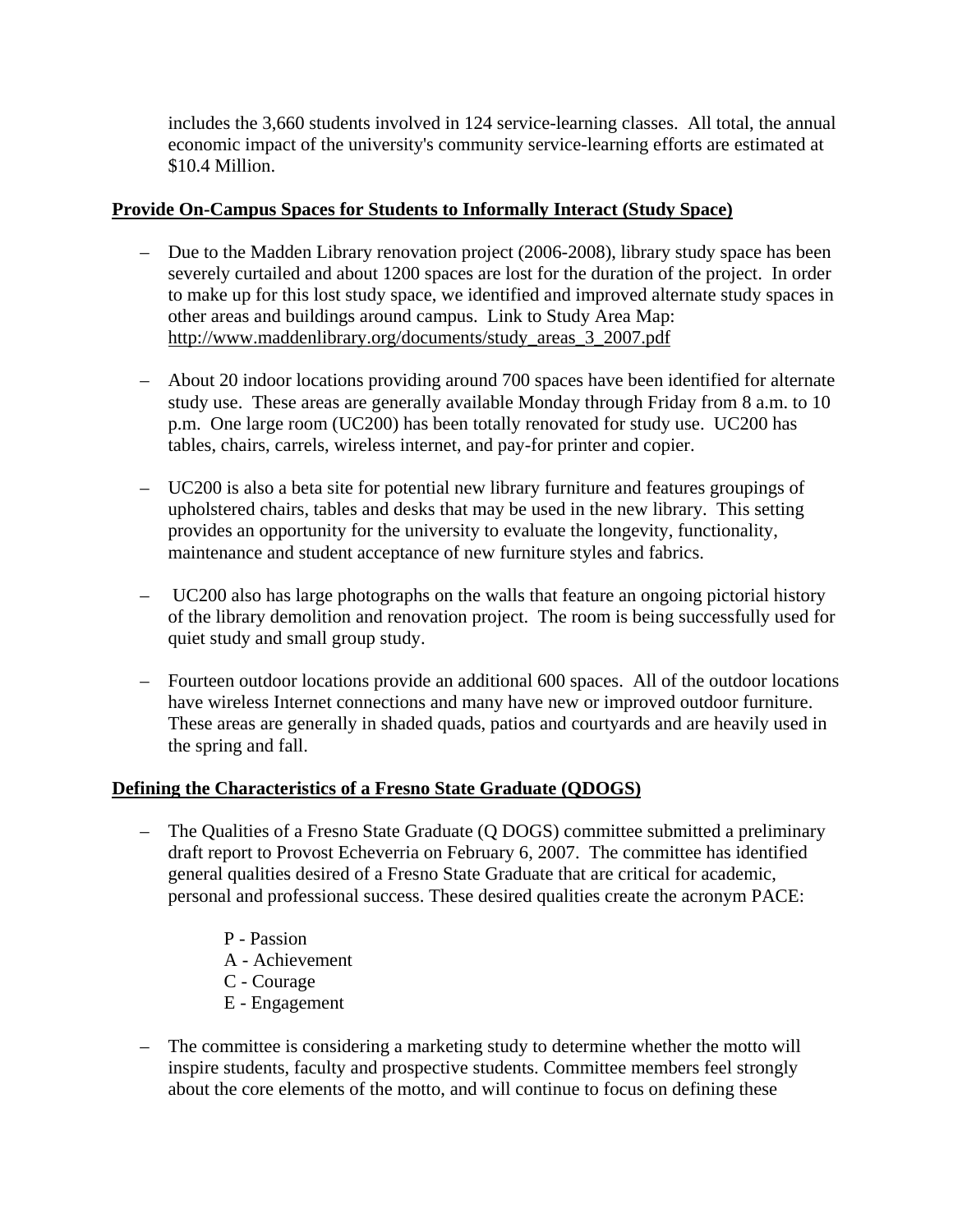qualities and determining how to incorporate and assess PACE components throughout the campus. Preliminary recommendations of the committee include the following:

- 1) The university should adopt a U199 course, e.g.., a senior project thesis to encourage discipline-specific engagement for all majors (where discipline-specific senior thesis projects are currently lacking).
- 2) The university should examine employment rates, alumni satisfaction and engagement, and rates at which students pursue graduate studies as measures of "success"
- 3) The quantitative skills expected of all students should include statistical reasoning.
- 4) The university should adopt student portfolios as a means to measure attainment of desired qualities in a graduate (e.g., E PACE; the committee is currently discussing the form and function of the portfolios).
- 5) Student evaluations should emphasize descriptions of what happens within a classroom (i.e., are there iterative writing assignments with thoughtful feedback, or quantitative-oriented homework assignments), as opposed to students satisfaction.
- Consideration is also being given to how ethics might be incorporated explicitly into the GE program. The committee is generally quite satisfied with the current structure of GE, and so at present envisions no other adjustments to GE.
- In support of this concept, the Division of Student Affairs has promulgated its own characteristics of a Fresno State student that have been adapted from the Student Success Task Force characteristics generated 2 years ago. Those characteristics are listed on the division's website, are shared with students and parents at the new student orientation sessions during the summer, are also shared at the new faculty orientation program, and will be used to formulate a Student Learning Outcomes Assessment Plan within the Division of Student Affairs starting in Fall 2007-08.

## **Increase Interaction with High Schools to Increase Student Proficiency in Math and English (Early Assessment Program—EAP)**

- Work with 58 regional high schools to make sure each student intending to attend CSU takes the EAP exam in their junior year
- Make sure that high school students, counselors, administrators, and teachers understand the results of the EAP test scores in August preceding their senior year and assist them in planning for college readiness and for removing remediation challenges before entering the **CSU**
- Provide workshops for high school teachers of English and math in order to assist students in completing EAP successfully.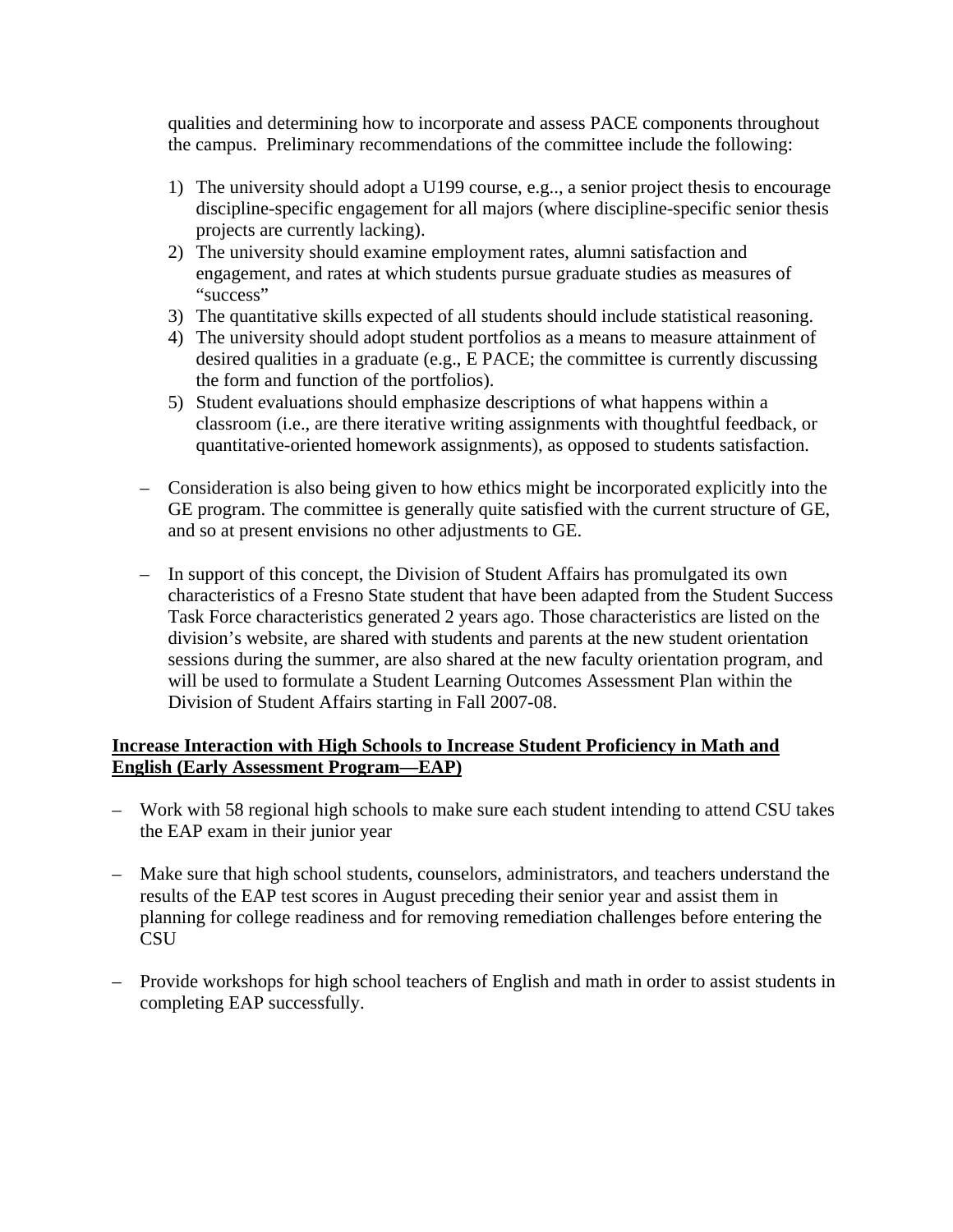### *Update for this year*

- EAP Director (Dr. Duncan) retired in December and her assistant stepped into the position temporarily.
- As of April 1, a second person was hired to work on EAP and to accelerate activity.
- Action Plan with specific goals and meetings to be submitted by April  $20<sup>th</sup>$  to the Provost for approval.
- Team meetings (with Provost) will continue every 3 weeks until the program gets moving again.
- Short term goal is to set targets for contact with school superintendents and high school principals, followed by campus meetings.
- Cumulative data on number of students taking EAP in our region has not been provided to Provost.

# **Provide Accessible Technology for Students with Disabilities**

In conjunction with the Access to Electronic and Information Technology for Persons with Disabilities initiative issued by the Chancellor's Office in September, 2006, Fresno State has actively moved to increase the accessibility of information technology.

## *Accomplishments to date include:*

- Increased Web site accessibility: 43 campus sites meet standards with a similar number in process. CIS and University Communications are committed to making main university pages and PeopleSoft portal pages accessible.
- Procurement policy draft completed that sets out procedures for purchase of accessible IT equipment and software.
- "Proof of Concept" test in progress for conversion of the SSD non-network license for JAWS, a screen reader for students with visual impairments and learning disabilities, to the campus network, in order to make JAWS accessible to students throughout the campus. If successful, additional adaptive software network options will be explored.
- Uideophone now available to students in the SSD Adaptive Lab.
- Natural Reader, an inexpensive screen reader that students can easily purchase on line for home use, is now available in the SSD Adaptive Lab.
- Seven new Daisy formatted CD players, compatible with newer technology utilized by recordings for the Blind and Dyslexic now available to students in SSD.
- Appropriate solution for accessible work stations for campus open computer labs has been identified through collaboration of SSD and Plant Operations and is ready for STLT approval. Solution is applicable for other campus computer labs.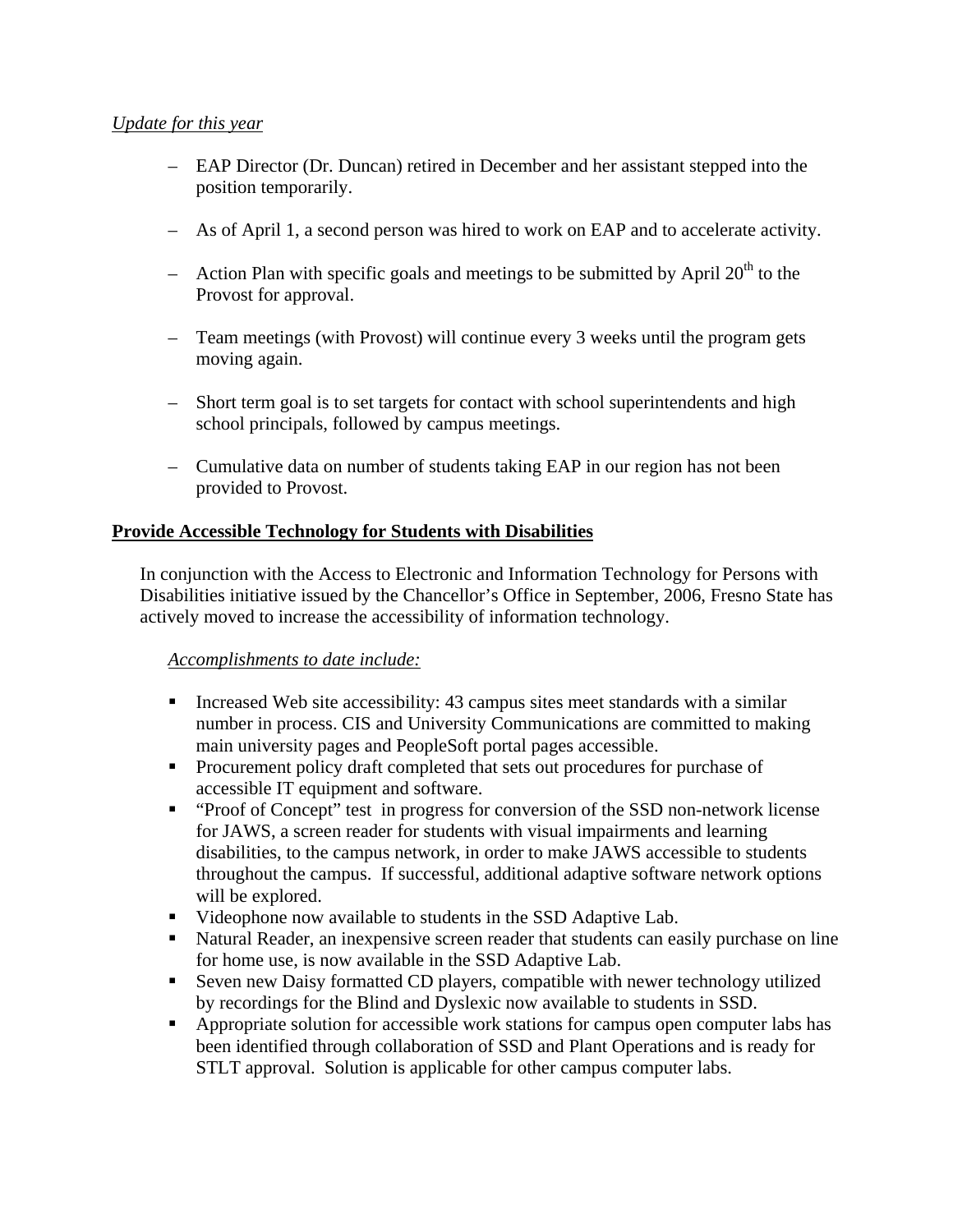- **Progress has been made in increased accessibility of instructional materials through** proposed policy changes to ensure timely ordering of textbooks and other printed materials, procedures for earlier identification of students requiring texts in alternate formats, and procedures to ensure the posting of syllabi and other classroom materials on Blackboard. Issue of accessibility of Library e-text reserves will be addressed.
- Campus awareness of accessibility issues increased through communication from President Welty, discussions at IETTC, Digital Campus Brown Bag Lunches, New Faculty Orientation, the CETL Conference, application by Fresno State for inclusion in the EnACT Project that focuses on faculty development in area of universal design in instruction, at meetings of the Division of Student Affairs Leadership, the Administrative Round Table, the Senior Technology Leadership Team and many other smaller venues.
- Campus awareness of accessibility needs of students with disabilities will be reviewed by an ATI Sub-Committee and additional training needs will be determined. The accessibility of university publications, brochures, activity fliers and other printed materials will also be reviewed.

#### **Improving the Success of Student Athletes**

- In the past year, the Student-Athlete Assistance Plan (SAAP) has been revised which includes monthly random drug testing of all teams and more consistent and welldefined consequences for failed tests. As part of the new SAAP, 10% of every team, as well as anyone who tested positive previously, is tested every month.
- To provide dependency counseling for student-athletes with substance problems, we have contracted with Avante Health. General mental health care as well as substance abuse screening and counseling is available to every student-athlete through this plan.
- We are also providing speakers on topics related to student-athlete health and safety through the CHAMPS LifeSkills program.
- The student-athlete Code of Conduct has also recently been revised and updated
- The Conduct Review Committee that meets when the Code is broken includes a campus representative as well as a member of the Academic Senate to further emphasize that student-athletes are part of a larger academic community.
- Academically, we provide summer school and post-eligibility aid to qualified studentathletes to assist with progress toward graduation.
- We have implemented registration holds to prevent student-athletes from registering for or dropping classes without first consulting their athletic advisor.
- Student-athletes are being advised to declare a major during or before their  $3<sup>rd</sup>$ semester and are instructed to meet with their major advisor every semester prior to registration.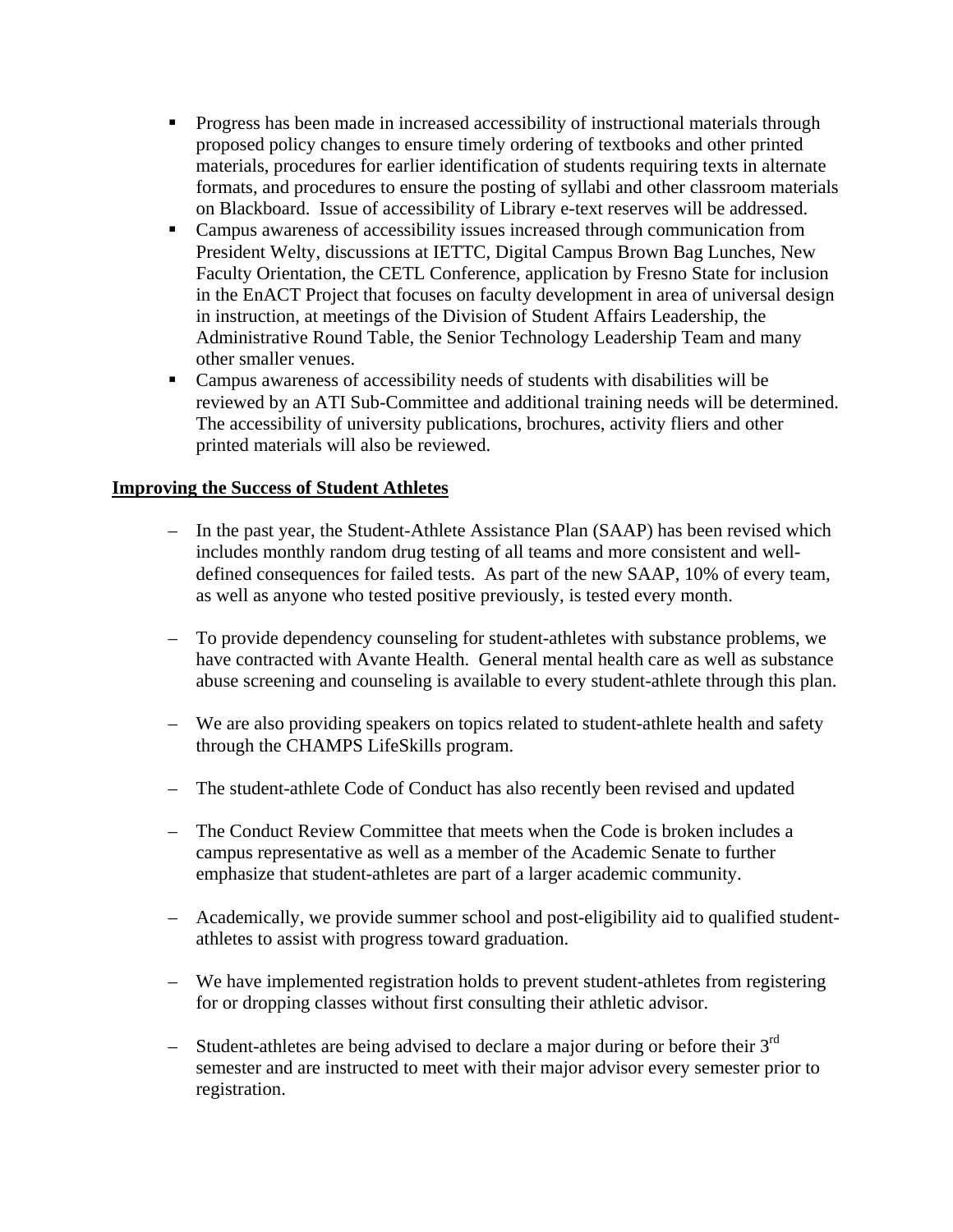- Tutors, Study Table, and a staffed computer lab are available for all student-athletes.
- Laptops are available for check-out during team travel, and advisors may accompany teams during longer trips at key academic periods during the semester.
- Beginning in the Fall 07 semester, University 1 sections taught by the Student Athlete Services staff will be utilized for all freshmen as part of our CHAMPS LifeSkills development program.
- We have strengthened the academic focus of our recruiting process as well. Prior to being offered an athletic scholarship, all prospects are screened academically. Those requiring Special Admission have an academic plan (signed by the prospect, coach, and advisor) in place prior to their arrival on campus.
- Highlights of our student athletes' academic performance include their most recent 6 year graduation rate at 52% - higher than our campus rate for all students at 45%; there has also been a consistent pattern for 5 of the past 6 semesters of student athletes overall G.P.A. exceeding the all student G.P.A.; for the most recent semester (Fall 2006) the SA G.P.A. was 2.92 while the all student G.P.A. was approximately 2.84. Finally, in Spring 2007 250 student athletes will be recognized for achieving either a semester or cumulative G.P.A. of 3.0 in 2006-07 - this will represent 50% of all student athletes.

#### **Develop and Enhance Programs that Improve the Success of Underrepresented Students**

- The Black Faculty and Staff Association (BFSA) received Plan for Excellence Funds through the Division of Student Affairs to address the low retention rate of African American (AA) Students at Fresno State. The project, coordinated by the Central Valley Cultural Heritage Institute, was designed to engage AA students in a variety of activities. The goal of the project is to improve AA student persistence/retention and achievement. Since August 2007 eight (8) events were held (with a combined attendance of over 500) involving over 100 (unduplicated) AA students.
- The student club Black Students United (BSU) was reestablished with over 35 students participating in the club's meetings and on-going activities.
- The year will end with a conference "Makin' It! African American Student Involvement, Persistence and Achievement" scheduled for April  $27<sup>th</sup>$  and  $28<sup>th</sup>$ : additionally, the Cultural Heritage Institute is planning to continue the "Makin' It Conference next academic year with a focus on a different high risk group.
- BFSA is now looking at a next step of mentoring a group of incoming AA students beginning Fall 2007.